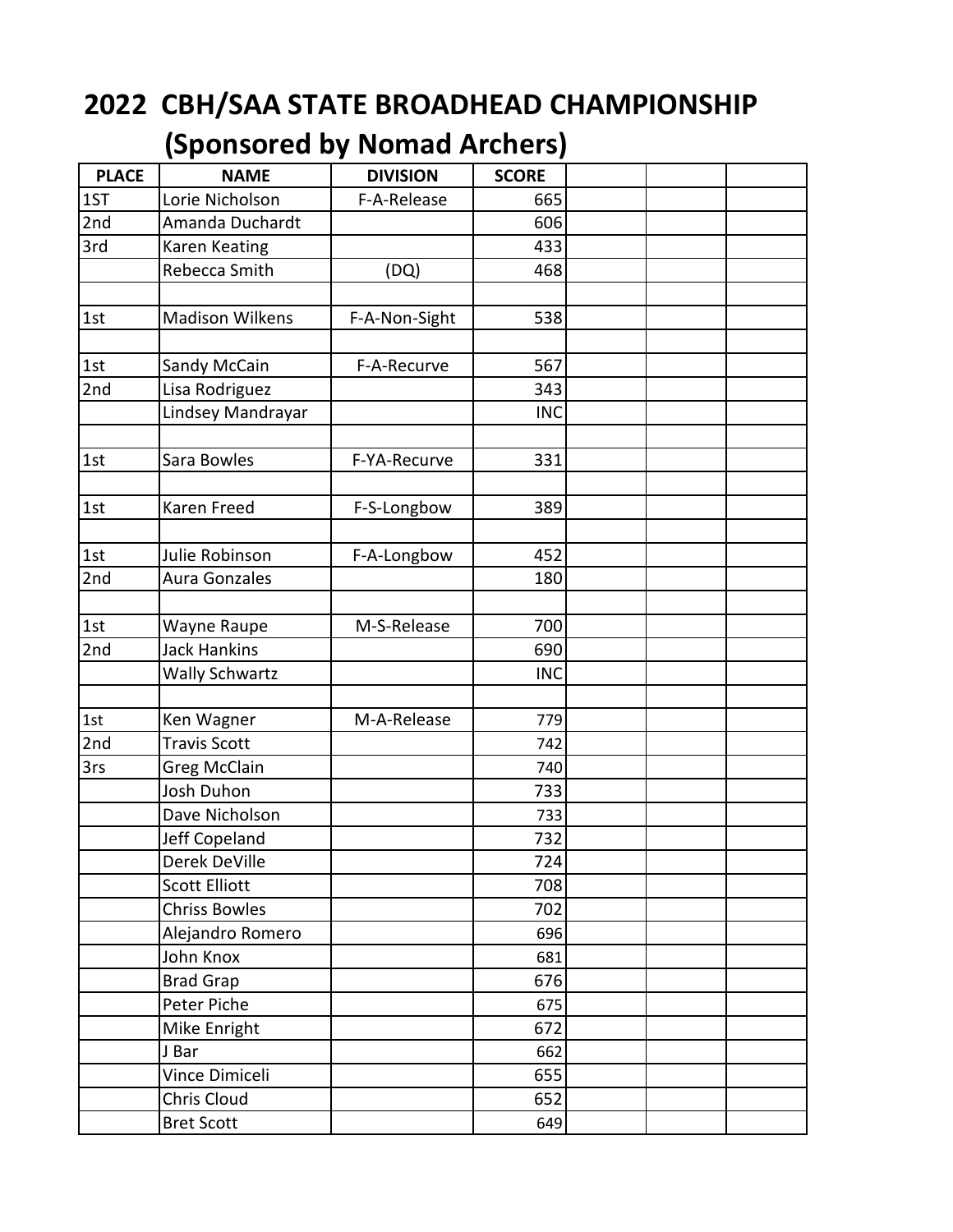|     | Rojen Besha            |                   | 642        |  |
|-----|------------------------|-------------------|------------|--|
|     | David Gonzalez         |                   | 631        |  |
|     | <b>Brian DeSoto</b>    |                   | 612        |  |
|     | Alexander Stover       |                   | 609        |  |
|     | Noe Fernandez          |                   | 590        |  |
|     | Joey Ramirez           |                   | 589        |  |
|     | <b>Gregory Spivak</b>  |                   | 583        |  |
|     | Andy Cacciatori        |                   | 577        |  |
|     | Randy Mora             |                   | 509        |  |
|     | Ian Esterhuizer        |                   | <b>INC</b> |  |
|     | John Greenwood         |                   | <b>INC</b> |  |
|     | <b>B</b> J Jacquot     |                   | <b>INC</b> |  |
|     | Chris Schell           |                   | <b>INC</b> |  |
|     |                        |                   |            |  |
| 1st | <b>Jack Smith</b>      | M-S-Sight/Fingers | 587        |  |
|     | Joe Dotterer           |                   | <b>INC</b> |  |
|     |                        |                   |            |  |
| 1st | <b>Bruce Kipley</b>    | M-S-Non-Sight     | 525        |  |
|     |                        |                   |            |  |
| 1st | <b>Robert Williams</b> | M-A-Non-Sight     | 647        |  |
| 2nd | Jeremy Wilkins         |                   | 598        |  |
| 3rd | <b>Brent Meadors</b>   |                   | 571        |  |
|     | <b>Chad Meadors</b>    |                   | 483        |  |
|     | Jeff Pasternach        |                   | 441        |  |
|     |                        |                   |            |  |
| 1st | John Shuping           | M-S-Recurve       | 530        |  |
| 2nd | Tim Rymes              |                   | 518        |  |
| 3rs | Harry Dek              |                   | 496        |  |
|     | Curtis Hermann         |                   | 481        |  |
|     | Paul Bisby             |                   | 470        |  |
|     | <b>Tom Swindell</b>    |                   | 433        |  |
|     | Les Ames               |                   | 357        |  |
|     |                        |                   |            |  |
| 1st | Gary McCain            | M-A-Recurve       | 664        |  |
| 2nd | <b>Mason Farris</b>    |                   | 631        |  |
| 3rd | Nick Westhaver         |                   | 627        |  |
|     | Corene Rigby           |                   | 617        |  |
|     | Jim Frazier            |                   | 565        |  |
|     | Darwin Potter          |                   | 546        |  |
|     | David Lauer            |                   | 541        |  |
|     | <b>Stacy Walker</b>    |                   | 515        |  |
|     | Juan Rojo              |                   | 500        |  |
|     | Brian Kowalski         |                   | 448        |  |
|     | Jeff Owens             |                   | 427        |  |
|     | Rogelio Segundo        |                   | 412        |  |